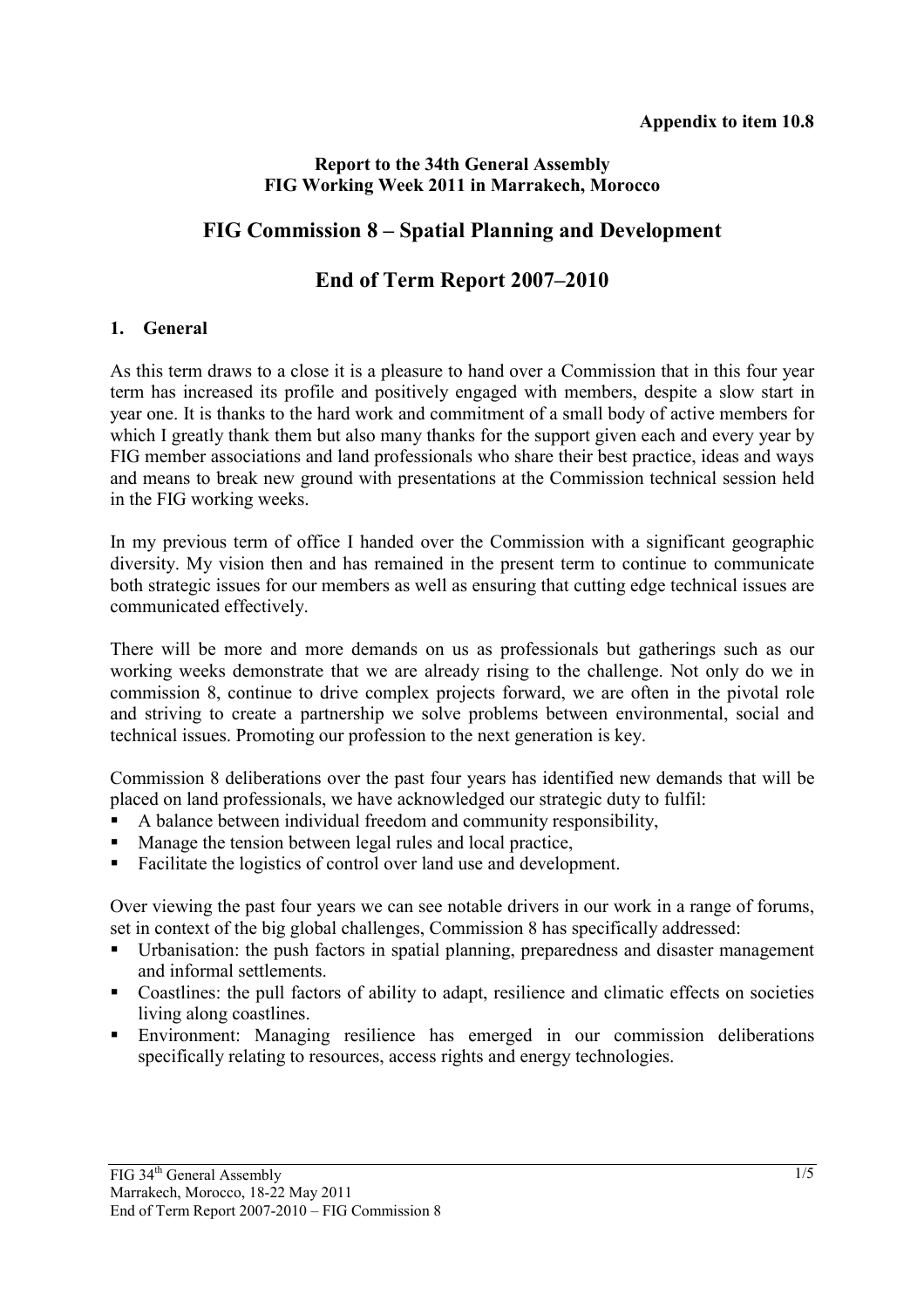# **2. Achievements – Highlights**

We have made great strides, contributing to raising the profile of surveyors and the Commission by actively contributing to:

- Increased participation and active yearly contribution to international donor agency forums including UN Habitat, FAO and the World Bank.
- Providing the keynote paper at the FIG Regional Working Week in Costa Rica 2007.
- Promotion of the Informal Settlements WG into the FIG Sub-Saharan Africa Task Force.
- Innovative key themes driven through Commission technical activity including coastal areas and Energy versus Environment.
- Continuing engagement with FIG member associations.
- Development of, and input into FIG publications including No's 42, 43, 51, 53 and 55.

## **3. Working Groups**

Through the commission 8 working groups we have underpinned the theme to 'Build the Land Professional's capacity'. Two working groups have collaborated internationally to build and deliver tangible outputs by publishing in the FIG series:

- "The Road Towards More Sustainable Places: Informal settlements", Number 42:
- "Spatial Planning in Coastal Regions: Facing the impact of Climate Change" Number 55.

During the deliberations of the working groups the salient issues identified includes:

## Informal Settlements

Working from WG8.2 members' professional experience, drawing from papers delivered at technical sessions we have identified that land professionals have a key role to play at the local level as well as the policy level. Mindful of the speed at which the informal settlements have grown the partnership agenda needs to begin to consider the slum interest deficit. It is the people living in these slums that are often providing the labour to the formal cities. Acknowledging the work achieved in Sub-Saharan Africa, the General Assembly (2009) voted that this working group be promoted to the level of a Task force specifically focusing on the needs of the Sub Saharan Africa Member Associations, to run over the period 2009 to 2014.

#### Urban Coasts

This topic has received much attention over the past four years, beginning with a commission lead role at the FIG Regional Working Week (Costa Rica) with the chair giving a keynote presentation (see full text November 2007 Article of the Month www.fig.net).

WG8.4 focussed on the impact of climate change on coastal regions as it relates to administration and adaptation within the coastal zone. This group has given clear signals that this highly pressurised area (both climatic and commercial pressures) will require a focus on defining boundaries and territories, planning for disaster, the political framework and the commercial population pressures.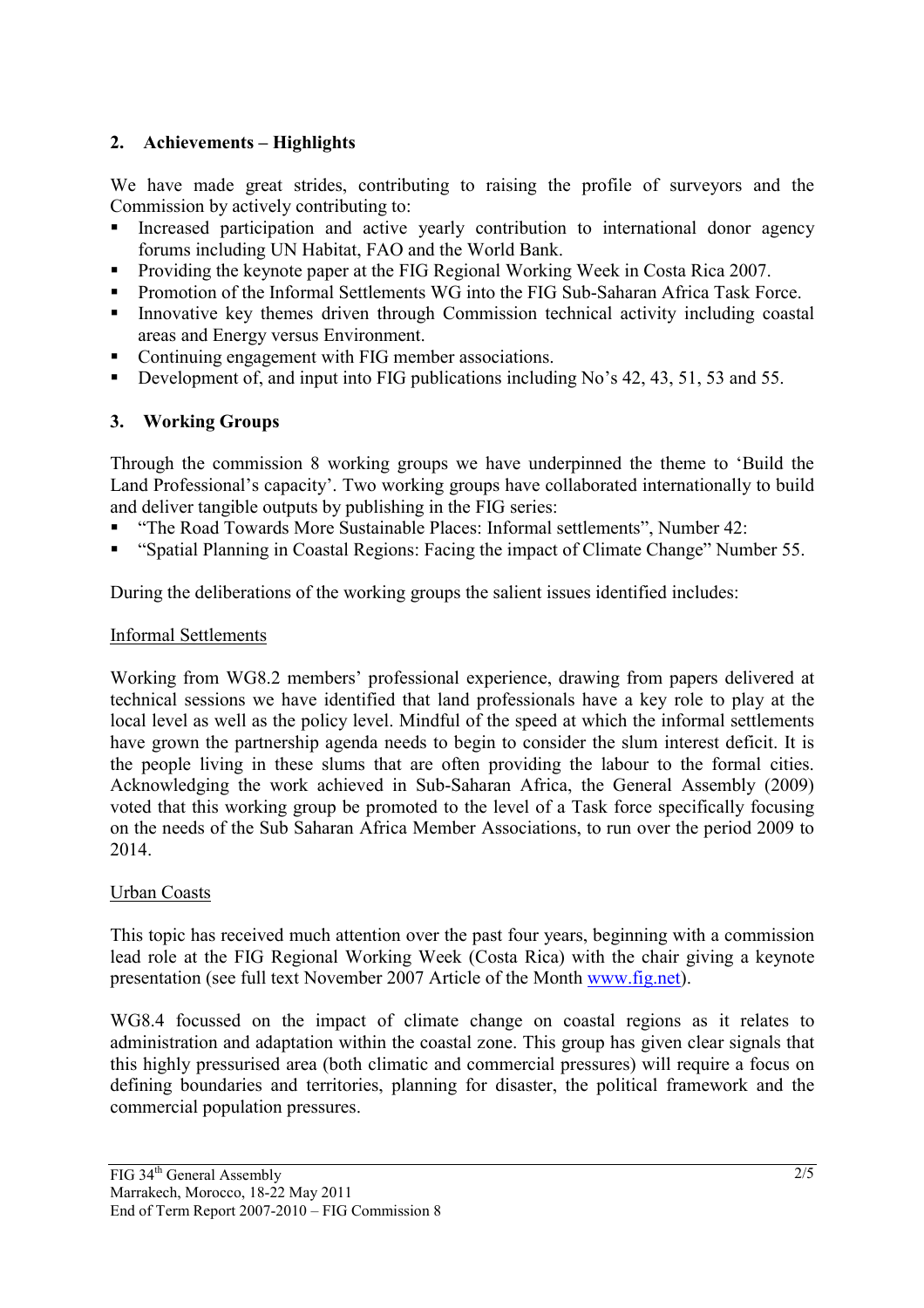The WG complements the special seminar designed and organised by Commission 8, on 'Small Island Developing States' (SIDS), held in Sydney 2010 at the FIG Conference's Congress. Representatives from 23 Pacific islands, Tobago, Trinidad as well as Zanzibar attended to discuss capacity building for land professionals on SIDS. Sponsored by AusAid, FAO, NZAid, and the Commonwealth Secretariat a productive meeting was held resulting in action steps outlined in FIG Publication No.53: "Sydney Agenda for Action, Small Island Developing States and the Millennium Development Goals: Building the Capacity".

## **4. Co-operation**

Building on from the achievements of the previous term and this term, the Commission has truly advanced in key areas:

#### Communicating with Members

Innovating into new channels for this Commission, a Commission 8 regional meeting was held in Ghana February 2010 in tandem with the Ghana Institute of Surveyors. This seminar progresses the working group activities but also contributed to the up and coming Africa Task Force: its theme Planning for Infrastructure focused on partnership with Traditional Leaders.

In addition, brokering liaison between members and disseminating key material was achieved through the avenues of newsletters, use of the Commission website, and annual meetings at working weeks and congress.

#### Cross-working with Commissions

Commission 8 has successfully co-operated with other Commissions by working with Commissions 3, 4, 7 and 9. This year, a dialogue has been held to continue this invaluable cross-commission working into the upcoming term (2011-14) as well as planning for new areas of co-operation particularly with Commissions 9 and 2.

#### Connectivity with Sister Organisations

Underlining the importance of working with our sister organisations, we have:

- Attended and presented at CASLE's Regional African Conference held in Accra, Ghana,
- Shared platforms with the Ghanaian Institute of Surveyors,
- Shared platforms with Institute of Surveyors of Kenya.

Commission 8 continues to foster and hold strong relationships with other land professional groups including the International Centre for Research on Environmental Issues (www.icrie.org)

#### Collaboration with UN

Commission 8 has engaged with a range of UN organisations including:

**Period 2006-10.** Chair and members have continuously and actively engaged each year with GLTN Secretariat and working with the LTPAS section on gender sensitive tool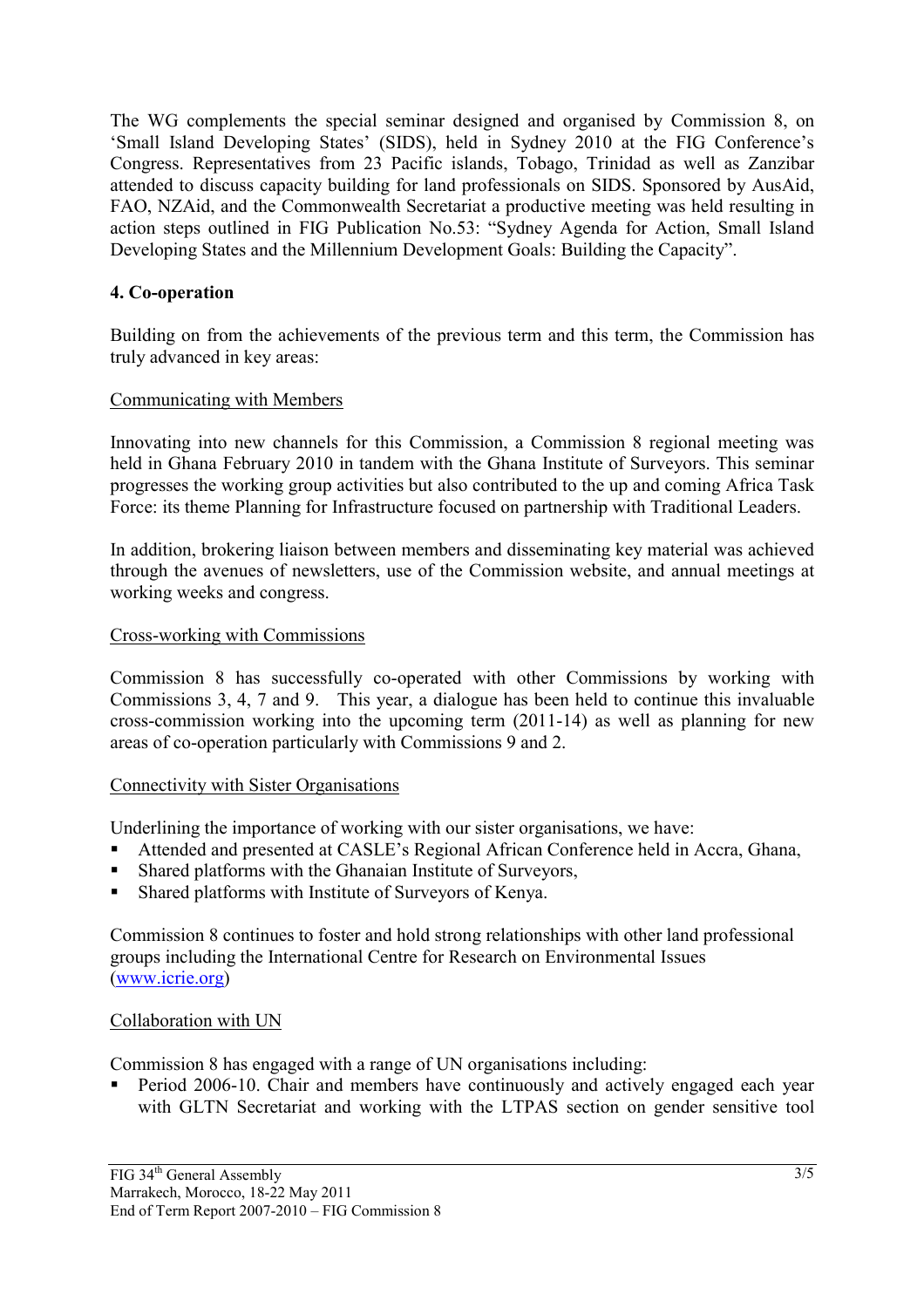development in a range of platforms and processes, including e-forums, Grassroots and land professional training; and

- April 2009. Chair Elect Mr W Nabutola participated in a UN Rights Workshop, an ingenious approach to gaining empirical evidence to look at problems through case studies and to achieve solutions.
- March 2009. Chair invited to and delivered a paper at the World Bank/FIG Conference presenting one of the Commission's key themes Coastal Communities.
- December 2009. Chair was invited to review and provide technical assistance to the UN Habitat GLTN pilots led by the sister partner Huairou Commission grassroots organisation. The pilots were testing a gender land tool evaluation instrument in three countries (Ghana, Brazil and Nepal). The outcome was debated at the World Urban forum held in Rio Brazil March 2010.
- January 2010. Mr K Tenadu (Ghana) and Dr D Dumashie (UK) invited and attended the FAO Consultation Meeting for the private sector on the draft voluntary guidelines for the responsible governance of land and natural resources.

## **5. Lessons learned**

Commission 8, Spatial planning and development has a broad remit spanning People, Planning and Politics of land use. The aim is to see you and your involvement continued and to create a platform for members to deliver and engage in the most focused and effective way. To achieve this, the commission is mindful of lessons learnt, divided into:

## Expectations from Commission delegates

Our challenge is to best use the time resource of commission members noting that:

- New ways of working both in our working groups and technical sessions is a priority. It is clear that as a small Commission we must guard against overloading few individuals with all the workload of administering the working groups.
- Discussion with commission members concluded that working groups need not have a life of four years if rigorous and sustainable outputs could be developed in less time. It was recognised that this is probably a minimum of two years (i.e. spanning two working weeks).
- Flash presentations in joint sessions in Sydney proved highly successful and have the benefit of providing even more opportunities for country delegates to present as well as learn and disseminate good practice and ground breaking ideas in our professional activities.

#### Emerging Topics

Apart from the core technical expertise in spatial planning and economic development there are other areas where the international community of the commission can make a real difference. Building on the success of the term the areas of real interest include the topics of energy and the environment as well as coastal adaptations allied to climatic influences.